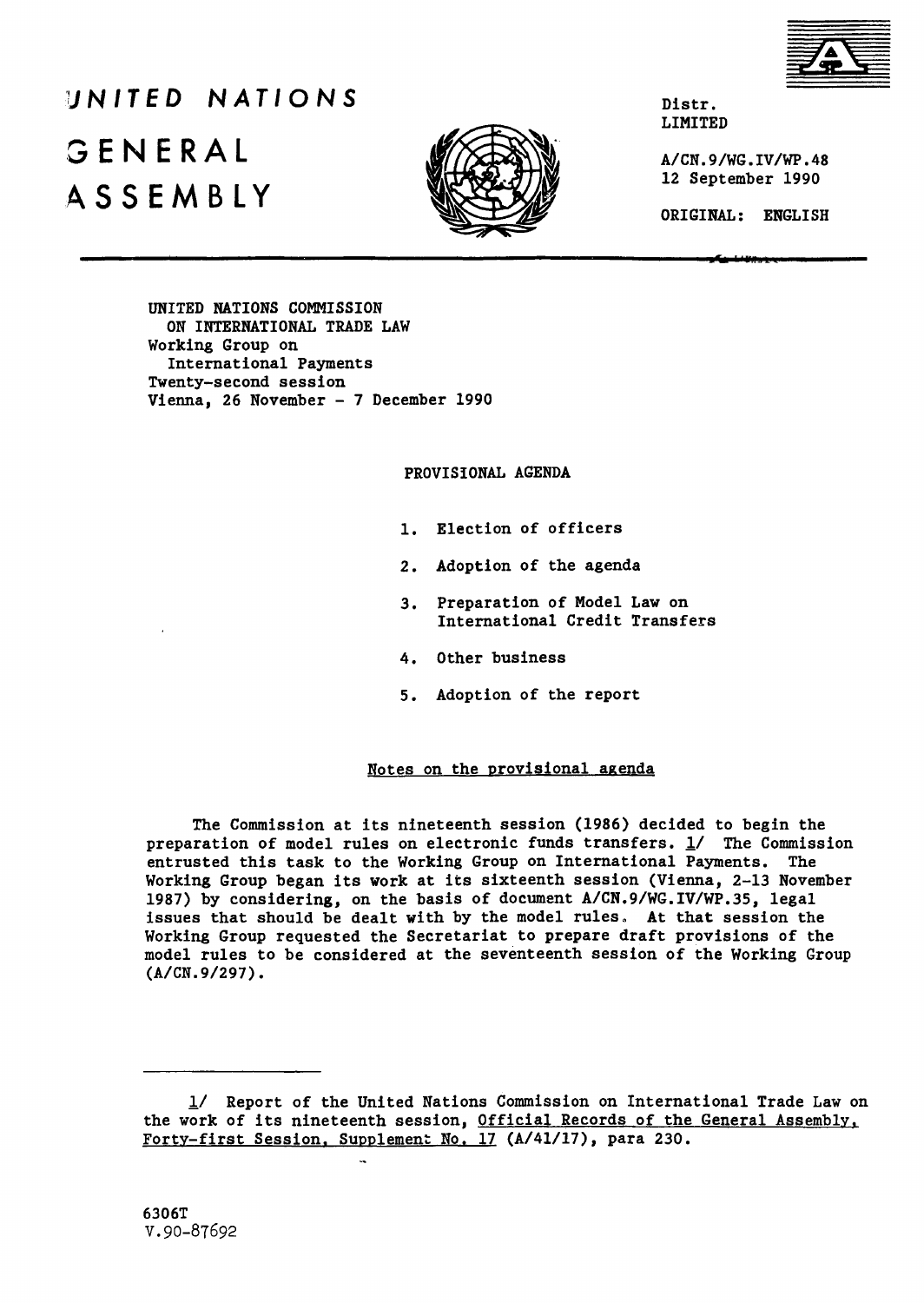A/CN.9/WG.IV/WP.48 English Page 2

At its seventeenth session (New York, 5-15 July 1988) the Working Group considered a draft of Model Rules on Electronic Funds Transfers prepared by the Secretariat (A/CN.9/WG.IV/WP.37). At the conclusion of the session the Working Group requested the Secretariat to prepare a revised draft of the Model Rules taking into account the considerations and the decisions of the Working Group (A/CN.9/317, para 10).

At its eighteenth session (Vienna, 5-16 December 1988) the Working Group considered the revised draft prepared by the secretariat contained in A/CN.9/WG.IV/WP.39. The Working Group decided that the name of the draft should be changed to draft Model Law on International Credit Transfers.

The Working Group continued its consideration of the draft provisions at its nineteenth, twentieth and twenty-first sessions.

The text of the Model Law to be considered by the Working Group at its twenty-second session is contained the report of the twenty-first session of the Working Group (A/CN.9/341, annex) as well as in A/CN.9/WG.IV/WP.49 with comments.

The Commission at its twenty-third session (New York, 25 June - 6 July 1990) requested the Working Group to present to it a text for consideration at the Commission's twenty-fourth session in 1991.

The Working Group is composed of all States members of the Commission. These are:

Argentina, Bulgaria, Cameroon, Canada, Chile, China, Costa Rica, Cuba, Cyprus, Czechoslovakia, Denmark, Egypt, France, Germany, Federal Republic of, Hungary, India, Iran, Iraq, Italy, Japan, Kenya, Lesotho, Libyan Arab Jamahiriya, Mexico, Morocco, Netherlands, Nigeria, Sierra Leone, Singapore, Spain, Togo, Union of Soviet Socialist Republics, United Kingdom of Great Britain and Northern Ireland, United States of America, Uruguay, and Yugoslavia.

Item 1. Election of officers

The Working Group, in accordance with its practice at previous sessions, may wish to elect a Chairman and a Rapporteur.

### Item 3. Preparation of Model Law on International Credit Transfers

The following documents will be made available at the session:

(a) Report of the Working Group on International Payments on the work of its sixteenth session (A/CN.9/297);

(b) Report of the Working Group on International Payments on the work of its seventeenth session (A/CN.9/317);

(c) Report of the Working Group on International Payments on the work of its eighteenth session (A/CN.9/318);